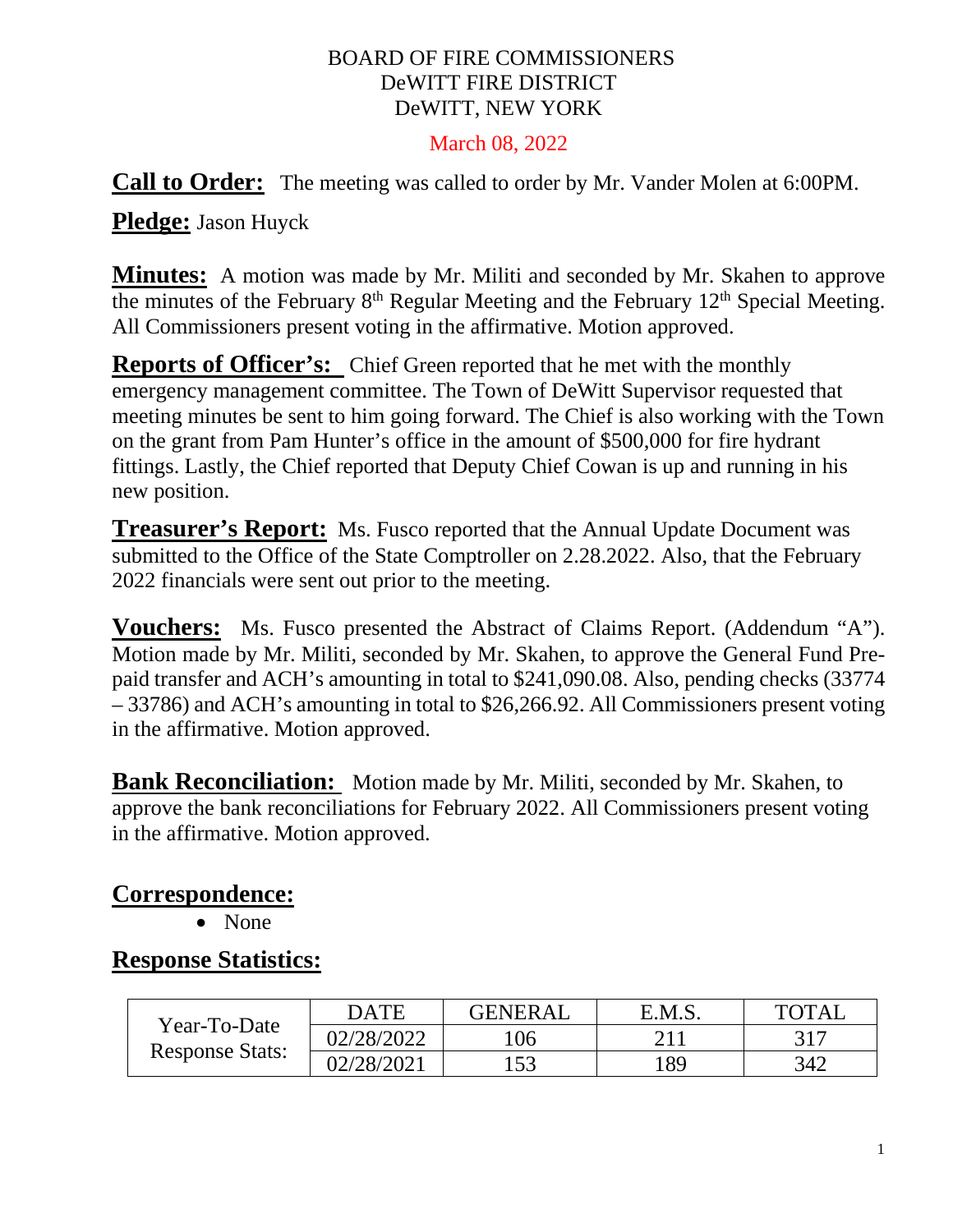### **Training Requests:**

## **COMMITTEE REPORTS:**

**Apparatus and Equipment:** Chief Green reported that R-7 is in the body shop awaiting parts. E-8 is moving along and hopes to be complete by the end of the month. E-14 had a recall maintenance update.

**Buildings and Grounds:** Chief Green reported that he is waiting on an estimate from the HVAC contractor for the roof. He is also looking for a contractor to report on any potential damage to the roof.

**Finance:** No report.

**Long-Range Planning:** No report.

**Personnel/Staffing**: Chief Green reported that the six recruits completed orientation. Three of the new recruits and FF Winkler will be attending the City of Utica RFFT Academy. The other three have been assigned to shift. The Chief also reported that he is searching to fill the vacant PT position. He reported that a FT position will be available in June 2022 and would like to start the search process for that position as well.

**Legal:** No report.

#### **OLD BUSINESS:** None

### **NEW BUSINESS:**

#### **Appoint Board of Fire Commissioner:**

A motion was made by Mr. Skahen, seconded by Mr. Militi, to appoint Jason Huyck as Fire Commissioner. All Commissioners present voted in the affirmative. Motion approved.

### **Oath of Office:**

Mr. Vander Molen administered the Oath of Office to Fire Commissioner Huyck.

### **Vice Chairman of Board:**

A motion made by Mr. Skahen, seconded by Mr. Huyck, to elect Mr. Militi Vice Chairman of the Board for the year 2022. All Commissioners present voting affirmative. Motion approved.

# **Authorized Check Signer:**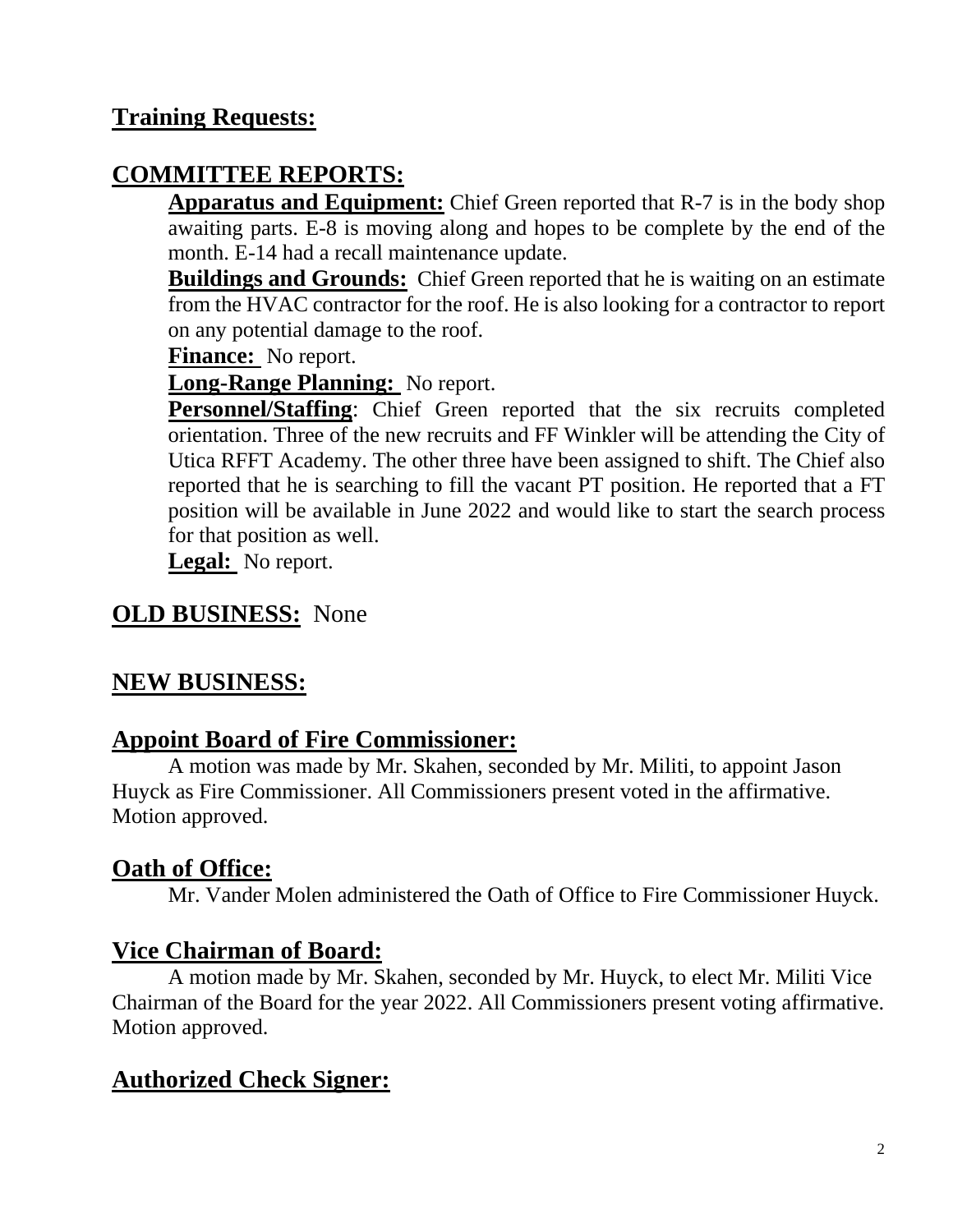A motion made by Mr. Skahen, seconded by Mr. Militi, to appoint Mr. Vander Molen as an authorized check signer for the year 2022. All Commissioners present voting affirmative. Motion approved.

#### **Committee Vacancies:**

The following Commissioners were appointed to vacant committee positions: Commissioner Huyck – Apparatus & Equipment, Buildings & Grounds, Legal Commissioner Skahen – Finance, Personnel/Staffing All Commissioners – Long-Range Planning

### **Vector Solutions Contract Renewal:**

A motion made by Mr. Militi, seconded by Mr. Huyck, to approve the contract renewal with Vector Solutions in the amount of \$8,653.74. All Commissioners present voting affirmative. Motion approved.

#### **Purchase Request - boots:**

A motion made by Mr. Militi, seconded by Mr. Huyck, to approve the purchase of six pairs of boots in the amount of \$2,700. All Commissioners present voting affirmative. Motion approved.

#### **Purchase Request - gloves:**

A motion made by Mr. Militi, seconded by Mr. Huyck, to approve the purchase of fire gloves in the amount of \$1,944. All Commissioners present voting affirmative. Motion approved.

#### **Preventative Repair Maintenance:**

A motion made by Mr. Militi, seconded by Mr. Huyck, to award Churchville the annual maintenance service for fire apparatus except for the aerial truck service which is to be provided by the Sutphen dealer. All Commissioners present voting affirmative. Motion approved.

### **2021 Annual Update Document:**

A motion made by Mr. Skahen, seconded by Mr. Militi, to accept the 2021 Annual Update Document. All Commissioners present voting affirmative. Motion approved.

### **Adjournment:**

There being no further business, the motion to adjourn was made by Mr. Skahen, seconded by Mr. Militi. All Commissioners present voted in the affirmative. Meeting adjourned at 6:54PM.